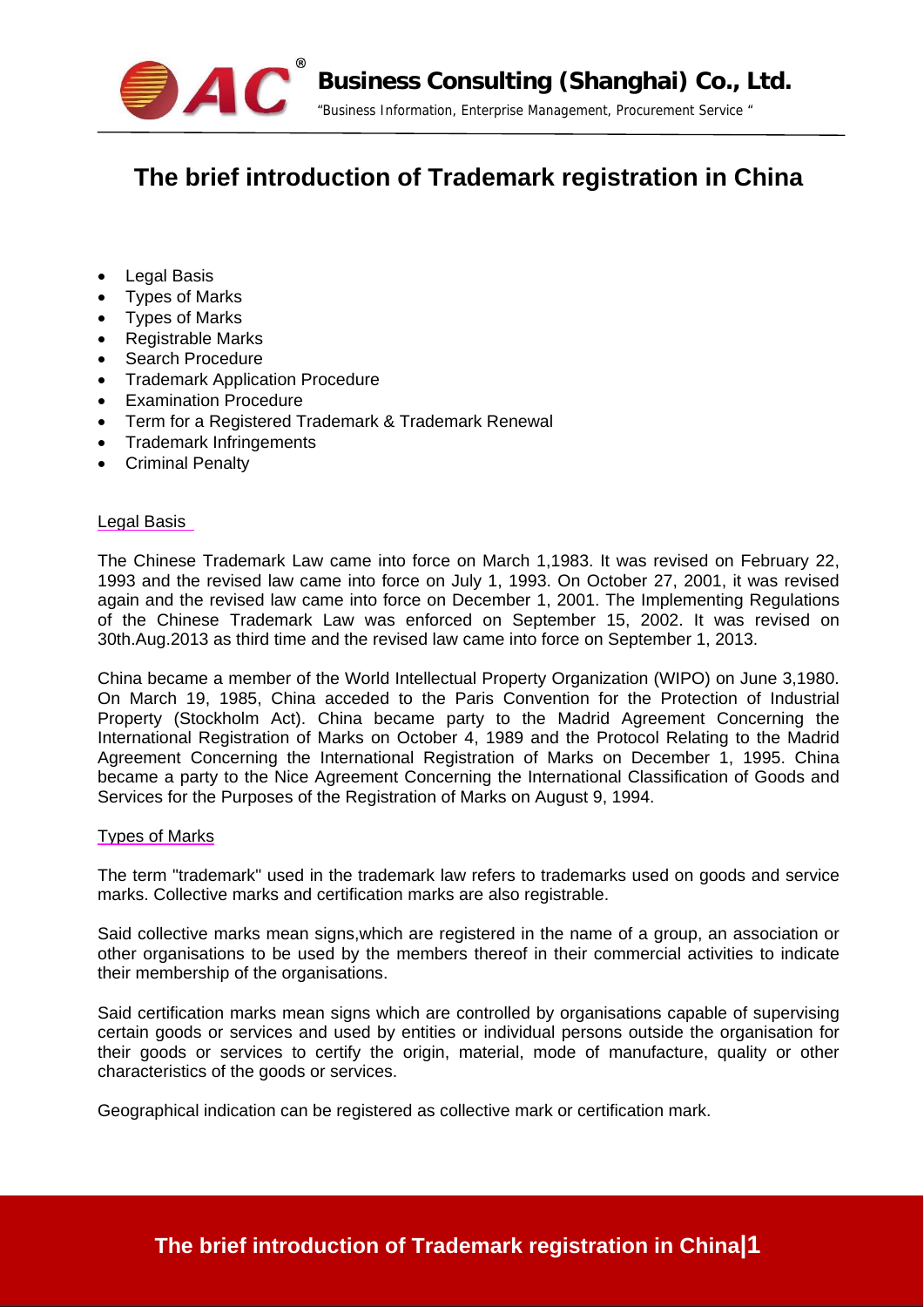

Registrable Marks

Registrable marks are any visually perceptible signs capable of distinguishing the goods or services, including words, devices, letters of an alphabet, numerals, three-dimensional signs, combinations of colours as well as the combination of such signs.

Registered trademarks shall be so distinctive as to be distinguishable, and shall not conflict with any prior right acquired by another person.

### Search Procedure

Before applying for registration our agency first conducts a preliminary search. Based on the results we recommend to our applicants whether or not to proceed with official trademark registration. Although the preliminary search results have no legal effect we have found that they play an important role in our client's decisions.

### Trademark Application Procedure

Applications for trademark registration are handled in accordance with China's Trademark Law and the Implementing Regulations of the Trademark Law.

In applying for trademark registration, the following documents should be submitted to the relevant authorities: Application for Trademark Registration with company seal or personal chop, the copy of Business license or Personal ID, a foreign individual must provide a copy of identification card or passport, ten copies of the reproductions of the trademark (if colour is claimed, three copies of the black and white design thereof). The reproductions of the trademark must be clear and easy to be pasted up and should be printed on smooth and clear durable paper or substituted by photographs, the length and width of which should be less than 10 cm but more than 5 cm each.

The applicant must use the corresponding Chinese-translated names of goods and services as they exist in the "International Classification of Goods and Services for the Purpose of Registration of Marks" (WIPO) when completing applications.

#### Examination Procedure

According to the Trademark law of the People's Republic of China, the Trademark office preliminarily approves all trademark registrations within 9 months of the application date if the examiner finds no similar registered marks and publishes the results. The trademark office sends a Notification of Refusal to Trademark Gazette each month. From the Publication date any person can propose an opposition within 3 month against the preliminarily approved trademark, Without any justifiable opposition the Trademark Office approves the registration, issues a trademark registration certificate and publishes the final results.

The registration process takes about 12-15 months.

Term for a Registered Trademark & Trademark Renewal